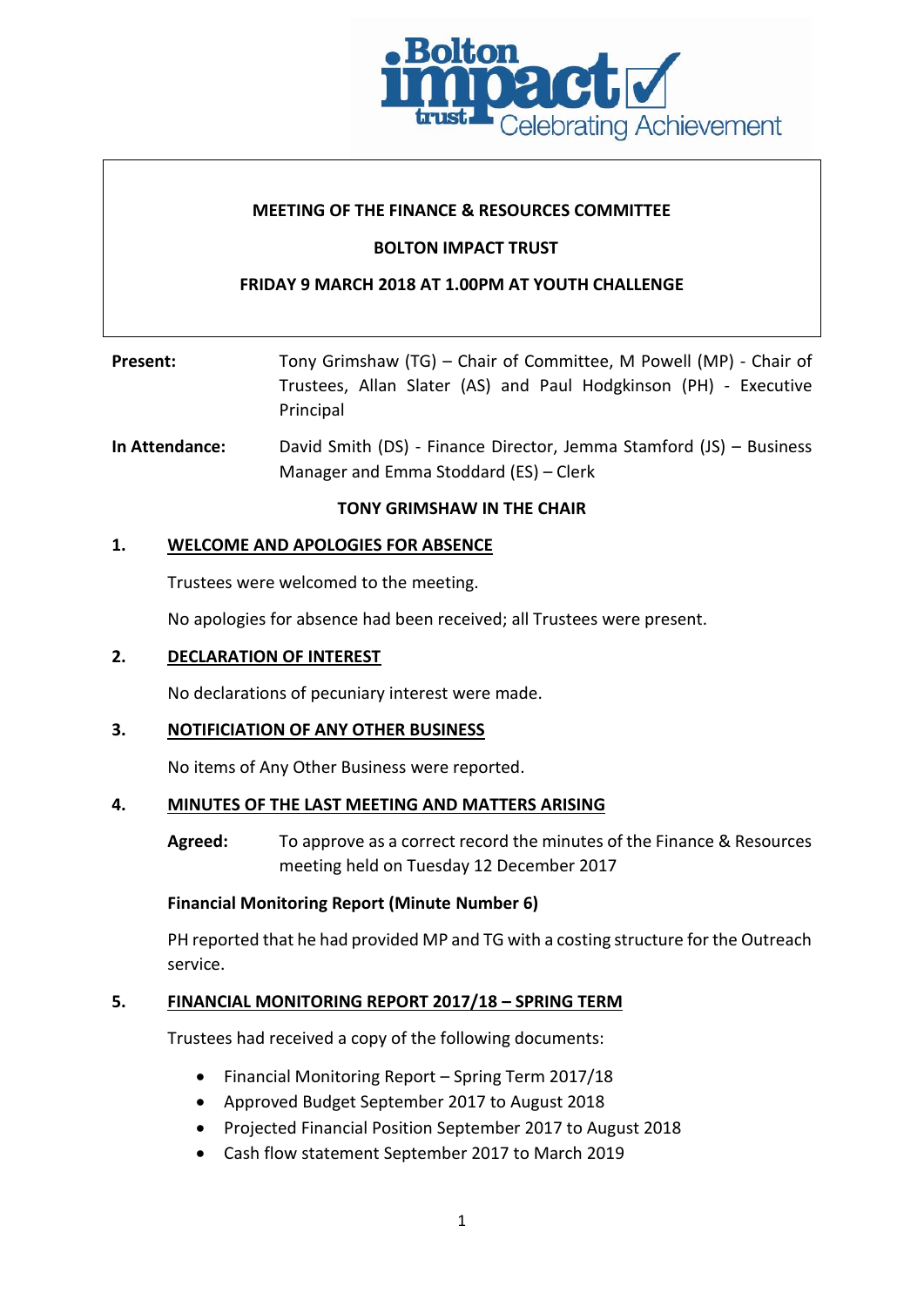

### **Projected Financial Position**

DS reported that the projected financial position based upon currently secured funding was a projected surplus of £81,000. DS directed Trustees to the cost and income variances included in the report. MP stated that cost variances needed to be reduced to be able to forward plan and questioned whether some costs, such as taxi costs could be now included in the budget. MP also asked if it would be more cost effective to recruit teaching staff, rather than relying on supply staff. PH confirmed that this would be more cost effective and would also provide an opportunity for other schools to purchase this expertise when needed. MP suggested that three 12 month teaching fixed term contracts could be offered and this service could be sold to other schools when the staff members were not needed at BIT. AS stated that BIT would also benefit from investing and training their own staff, rather than supply teachers.

In response to questions DS reported that the Trust did not currently have any reserves.

In response to questions PH confirmed that the Service Level Agreement was signed by the Local Authority (LA) on 22 January 2018. DS reported that the Trust was being paid according to the contract terms, with the exception of clause 1.6. PH was to meet with TB (LA Assistant Director) to seek clarification about additional place funding for the PRUs.

**Agreed:** That approval be given for three 12 month fixed term teaching contracts to reduce supply costs

### **Mitigation – Financial Strategy Update**

DS reported that pupil numbers had increased and there were currently 72 pupils on roll at Lever Park. However, there were currently six pupils who require significantly greater support than the SEMH1 category currently being funded. Bids for reclassification had been submitted and if successful would secure an additional £152,000. DS added that pupils with additional needs presented a financial challenge as the way that Lever Park deployed staff did not meet with the funding formula. The Academy Lead was due to meet with a representative from the LA to discuss this further.

MP asked if Lever Park was still paying an additional levy to the Central Team. DS confirmed that the figures were still reflecting additional support for Lever Park. MP suggested that this be reviewed now that the leadership team had been stabilised. MP further suggested that the percentage being top sliced for all academies be reviewed to ensure that this was still an appropriate charge and that academy leads be approached as to whether they felt they were receiving value for money.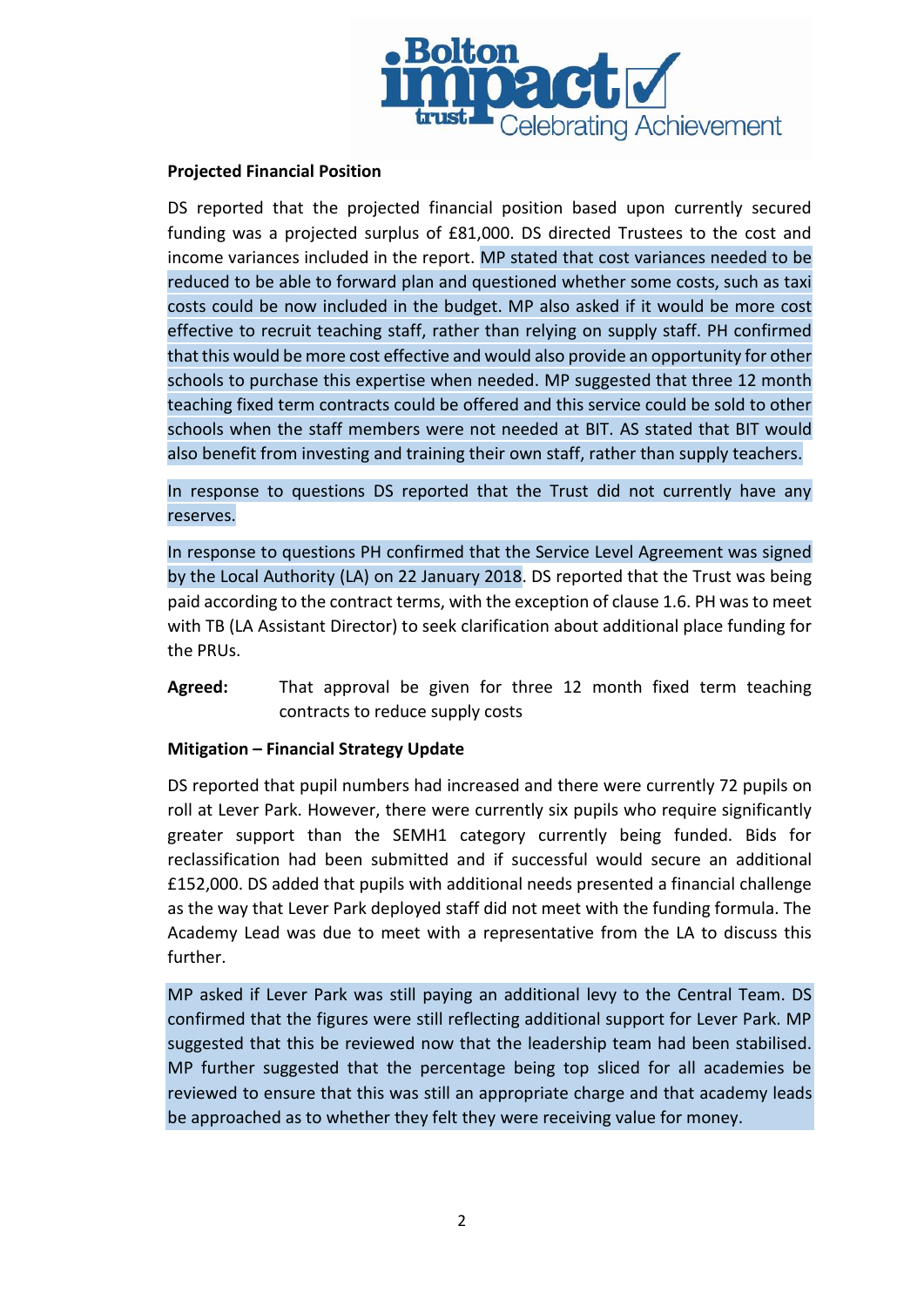

Additional place funding for Youth Challenge Primary had been secured and was reflected in the current projected position. A further review of places would be considered at Schools Forum in mid-2018.

There were 17 pupils reported to be on roll at PLC but funding was only being received for 5. PH stated that an emergency funding review was required for the PLC as it was vastly underfunded. TG stated that there was huge potential for this provision to grow, especially now that new premises had been secured.

Traded vocational places had been given an income target of £10,000 but £95,000 was actually anticipated at Youth Challenge Secondary and the PLC. Trustees agreed that this had been very successful and was a good income generator for the Trust.

PH reported that there was a meeting planned to discuss an alternative package to Behaviour Support Services, that could be provided by BIT, which could attract additional funding.

Consultancy services had been trialled at Smithills and Little Lever Academies with positive feedback and there had been significant demand for services, in particular the PLC offer, from other schools in Bolton. PH stated that consideration would need to be given to the Community Teaching Team, currently based in the Harvey premises.

**Agreed:** That Lever Park's payment to the Central Team be reviewed

**Action:** DS

# **Capital Position**

TG asked if three tenders had been received to replace the boiler at Roscow Fold. DS reported that the Trust used the Local Authority for tenders so this had not been necessary. TG stated that this option was likely to be more expensive for the Trust. DS agreed that whilst this may be slightly more expensive, the Trust would be covered if they encountered any problems.

# **Bids for additional funding**

Trustees were informed that the £26,000 Children In Need bid for a camera club and sports club had been successful. Unfortunately, the bid of £126,000 to fund out of school activities had been unsuccessful.

A bid of £404,700 had been submitted for a replacement roof, boiler and astro-turf. TG suggested that the Trust could give consideration to recruiting a Facilities / Asset Manager and added that money needed to be allocated in the budget for maintenance of the buildings.

**Agreed:** That the Financial Monitoring Report be received and approved

# **6. ALL YEAR ROUND STAFFING PROPOSALS**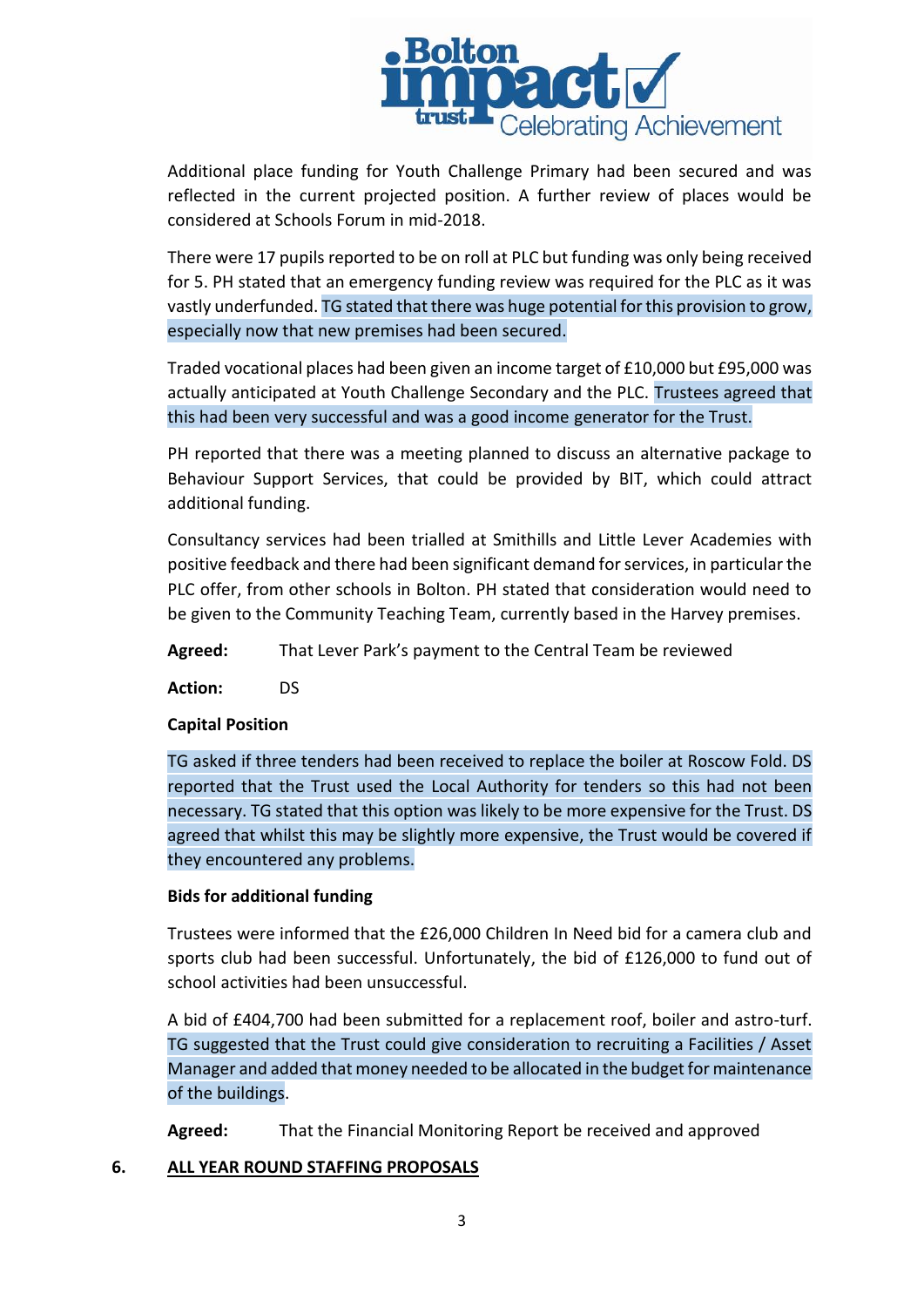

The Trust Board having designated details of the discussion that followed as confidential in accordance with Article 125 of the Articles of Association, this information is excluded from these minutes.

### **7. FINANCIAL STRATEGY PROPOSALS 2018/19**

The Trust Board having designated details of the discussion that followed as confidential in accordance with Article 125 of the Articles of Association, this information is excluded from these minutes.

### **8. HR AND PREMISES UPDATE REPORT**

### **Staff Numbers**

No questions were raised about the staff numbers.

### **Agency Numbers**

Trustees agreed that this item had already been discussed during the course of the meeting.

### **Sickness Levels**

PH reported that there had been an increase in staff absence, but this had been due to unforeseen and difficult circumstances. MP asked if a robust return to work procedure was now in place. PH explained that a meeting was scheduled for 27 March to look at pay, appraisal and performance policies for all staff. PH stated that there needed to be clear procedures in place for compassionate leave and time off for appointments. All HR policies would be reviewed to make sure that they were fit for purpose.

#### **Premises Update**

Trustees agreed that this item had already been discussed during the course of the meeting.

### **9. REVIEW OF THE FINANCIAL HANDBOOK**

All Trustees had received a copy of the Financial Handbook prior to the meeting and confirmed that they had read and reflected on the highlighted changes.

MP referred to page 9 and requested that the membership list be updated to reflect the current Trustee and Member vacancies. Trustees were informed that Bob Atkinson had been approached with a view to him becoming a Trustee. ES advised that this would need to be added to the Trust agenda for approval.

MP referred to page 4 of the Terms of Reference and advised that the appointment of a Business Manager be updated to reflect JS's appointment.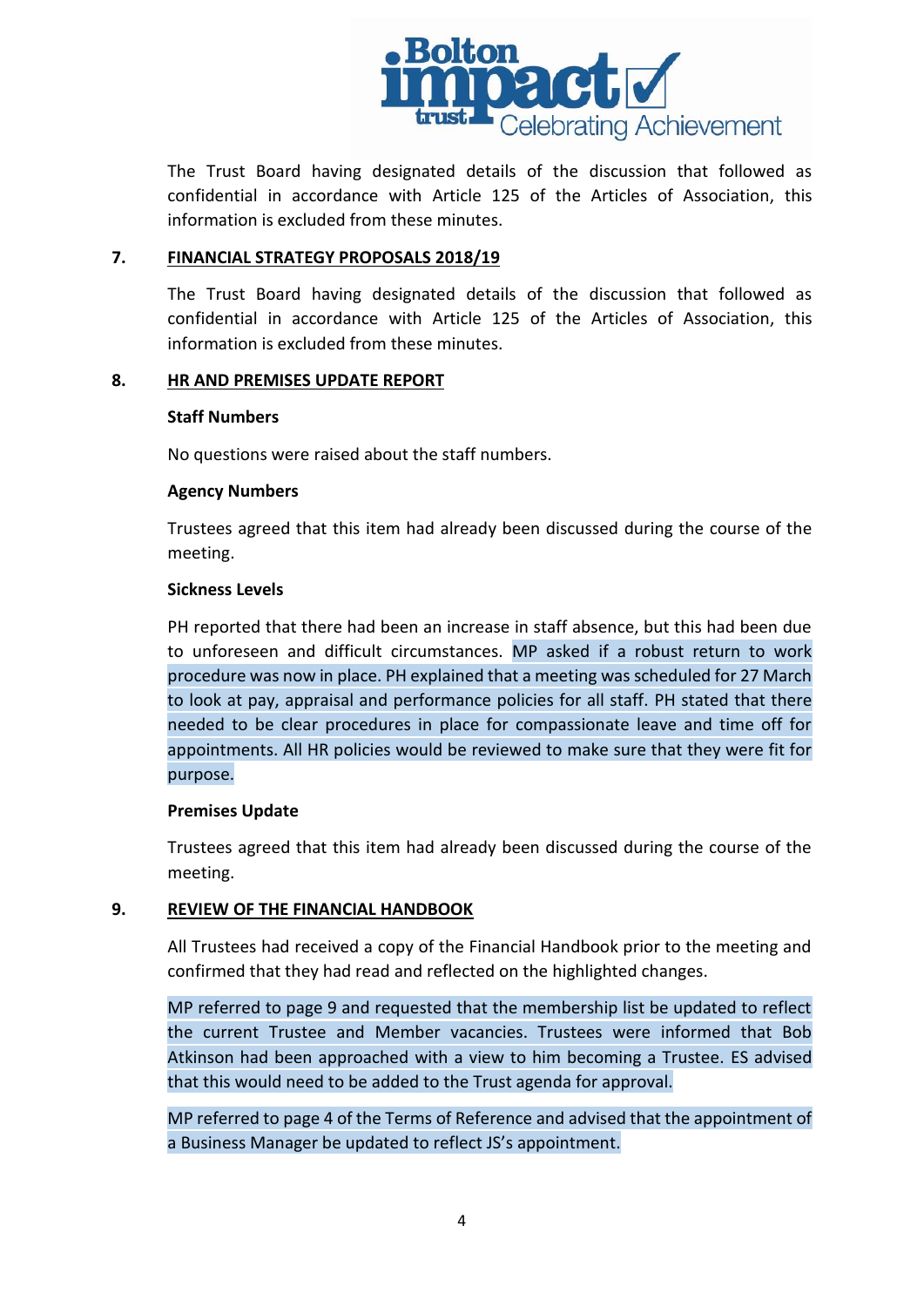

JS informed Trustees that the Risk Register had now been amended and would be presented to the next Risk & Audit Committee for approval.

**Agreed:** To approve and adopt the Financial Handbook, subject to the above amendments being actioned

**Action:** DS (update handbook)

### **10. POLICY APPROVALS**

Trustees had received copies of the following policies prior to the meeting:

Access Arrangements

Emergency Evacuation Policy (Exams)

Health & Safety Policy

Equality Policy

In response to questions DS confirmed that there would also be individual academy Health & Safety policies, which would list the responsibilities of individual staff members.

**Agreed:** That the above listed policies be approved and adopted

### **11. CONSENT TO ABSENCE**

All Trustees were present at today's meeting.

### **12. ANY OTHER URGENT BUSINESS**

There were no items of Any Other Business reported.

### **13. CONFIDENTIALITY**

**Agreed:** That the following matters discussed at this meeting be designated as confidential in accordance with the Academy's Memorandum and Articles of Association:

Minute Number 6 (All year round staffing proposals)

Minute Number 7 (Financial Strategy proposals)

# **14. DATES OF NEXT TRUSTEE COMMITTEE MEETINGS**

PH reported that the accountability schedule for 2018/19 had been finalised and emailed to all members by the Clerk. The next meeting of the 2017/18 academic year would take place on:

Friday 15 June 2018 at 1.00pm